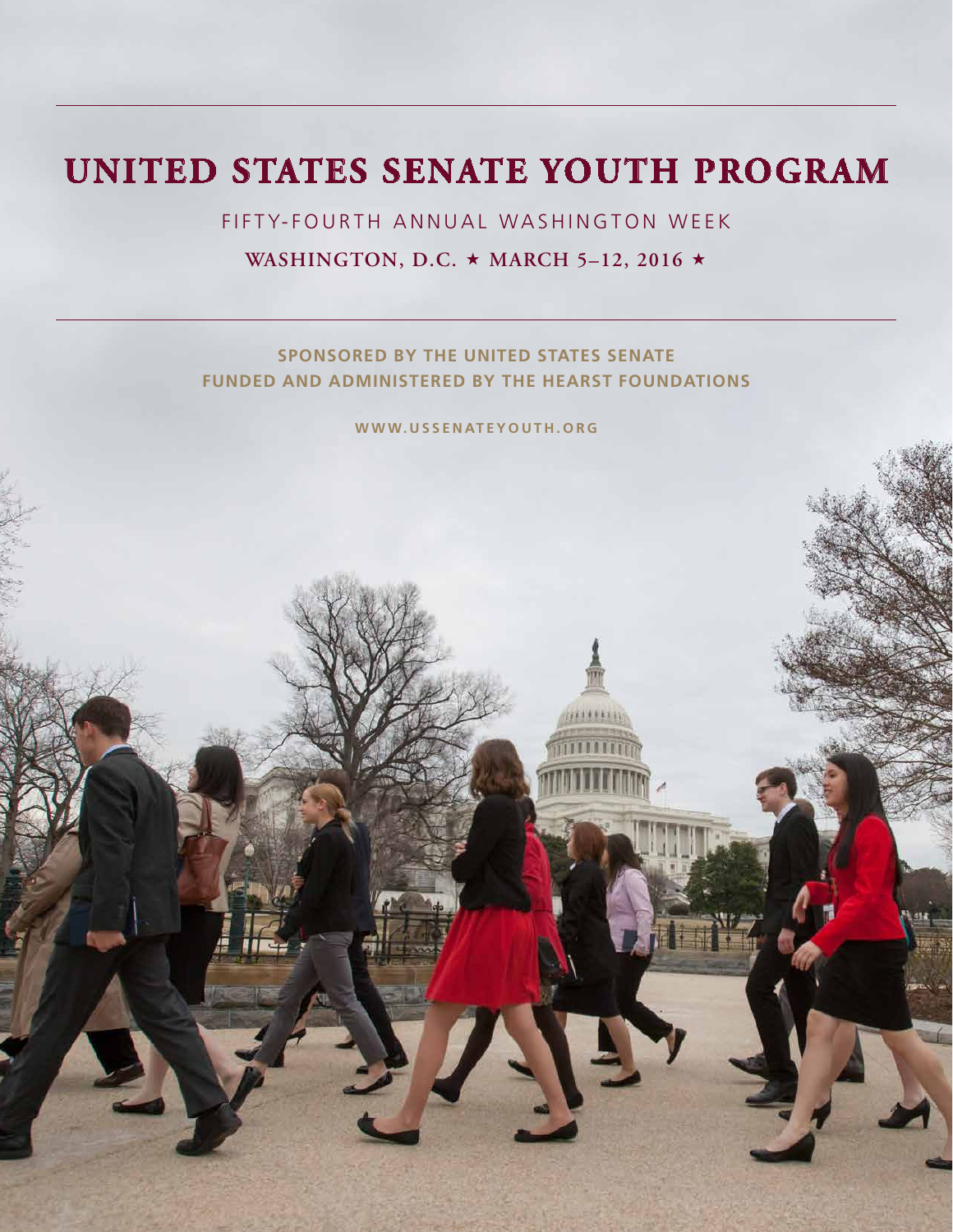# **104 STUDENTS WILL BE SELECTED FOR A WEEK-LONG GOVERNMENT AND LEADERSHIP EDUCATION PROGRAM IN THE NATION'S CAPITAL AND A ONE-TIME \$5,000 COLLEGE SCHOLARSHIP.**

The United States Senate unanimously passed a resolution in 1962 creating the UNITED STATES SENATE YOUTH PROGRAM, a national initiative to provide a yearly opportunity for talented young people with demonstrated leadership abilities to deepen their understanding of America's political processes and strengthen their resolve to pursue careers in public service.

The United States Senate Youth Program brings the highest-level officials from each branch of government together with an outstanding group of high school students — two high school juniors or seniors from each of the fifty states, the District of Columbia and the Department of Defense Education Activity (DoDEA) — during an intensive week-long educational program held in Washington, D.C. The program is merit-based and highly competitive. Each student also receives a one-time \$5,000 undergraduate college scholarship with encouragement to pursue coursework in history and political science. Now in its fifty-fourth year, the program has been fully funded since inception by THE HEARST FOUNDATIONS as part of their continuing commitment to preparing young people for citizenship and leadership in our participatory democracy. More than 5,000 strong, United States Senate Youth Program alumni go on to serve the country in many ways, often in senior national leadership positions.

#### **HOW TO APPLY**

**Applications, generally made in late summer and early fall, may be obtained from high school principals, guidance counselors or the state-level selection contact. All state selection contacts and deadlines are listed on the USSYP website: www.ussenateyouth.org. Application deadline dates vary by state.**

### **HOW TO QUALIFY**

Two student delegates and a first and second alternate will be selected from each state and the District of Columbia by the Chief State School Officer in each state. The Hearst Foundations will provide \$1,000 to each state-level department of education to assist with the selection expenses for the program. In addition, The Hearst Foundations provide a rigorous public affairs examination that states may use as part of the selection process.

The office of the Department of Defense Education Activity will be responsible for the selection and confirmation of DoDEA delegates and alternates. Military dependents who reside and attend schools in the United States shall apply for the program under the RESIDENCY ruling as shown below.

Alternate delegates will be selected as replacements if a primary delegate is unable to participate in Washington Week. If the primary delegate is unable to attend, The Hearst Foundations must be notified in advance.

**Attendance during the Washington Week program is required to receive the financial scholarship**; appropriate disposition of scholarship funds will be determined by the Program Director in the event of health or other emergency in the immediate family precluding attendance at the program.

#### **THE PROGRAM**

# **THE 54TH ANNUAL UNITED STATES SENATE YOUTH PROGRAM WILL BE HELD MARCH 5-12, 2016.**

The 104 student delegates will be immersed in Washington activities throughout the week. Delegates will hear major policy addresses by Senators, cabinet members, officials of the Departments of State and Defense and directors of federal agencies, as well as participate in a meeting with a Justice of the U.S. Supreme Court. Each session with elected officials includes an in-depth question and answer period.

The Hearst Foundations will pay all expenses for Washington Week, including transportation, hotel and meals (see numbers 3 and 4 under "Rules"). A registered nurse will be available to delegates at all times and a physician will be on immediate call throughout the week. The military services will provide specially selected men and women officers to serve as mentors for the student delegates while in Washington, D.C.

In addition to outstanding leadership abilities

and a strong commitment to public service, the students generally rank academically in the top percentile of their states. They continue to excel and develop impressive qualities that are often directed toward public service. Among the many distinguished former program delegates are Senator Susan Collins of Maine, the first program delegate elected to the Senate; Senator Cory Gardner of Colorado, the first alumnus to be elected to the U.S. House of Representatives and the second elected U.S. Senator; New Jersey Governor Christopher Christie; former Chief Judge Robert Henry, U.S. Court of Appeals; former Ambassador to West Germany Richard Burt and former presidential advisors Thomas "Mack" McLarty and Karl Rove. Additional distinguished alumni are: former Lt. Governor of Idaho David Leroy, military officers, Foreign Service Officers, members of State Legislatures, top Congressional staff, healthcare providers and university educators. Selection will be based on the student's outstanding abilities and demonstrated qualities of leadership in an elected or appointed high school student office for the 2015-2016 school year. A student who graduates high school at the close of the fall 2015 semester/quarter is not eligible to apply for the program, and students other than DoDEA delegates must be residing in the U.S. during the 2016 spring semester to participate.

- 1. Any high school junior or senior, who has not previously been a delegate to Washington Week or received a USSYP scholarship, is eligible to apply **provided they are currently serving, for the entire 2015-2016 academic year,** in an elected or appointed capacity in any one of the following student government, civic or educational organizations:
	- a. Student Body president, vice president, secretary or treasurer
	- b. Class president, vice president, secretary or treasurer
	- c. Student Council representative
	- d. Student representative elected or appointed (appointed by a panel, commission or board) to a district, regional or state-level civic and/ or educational organization approved by the state selection administrator.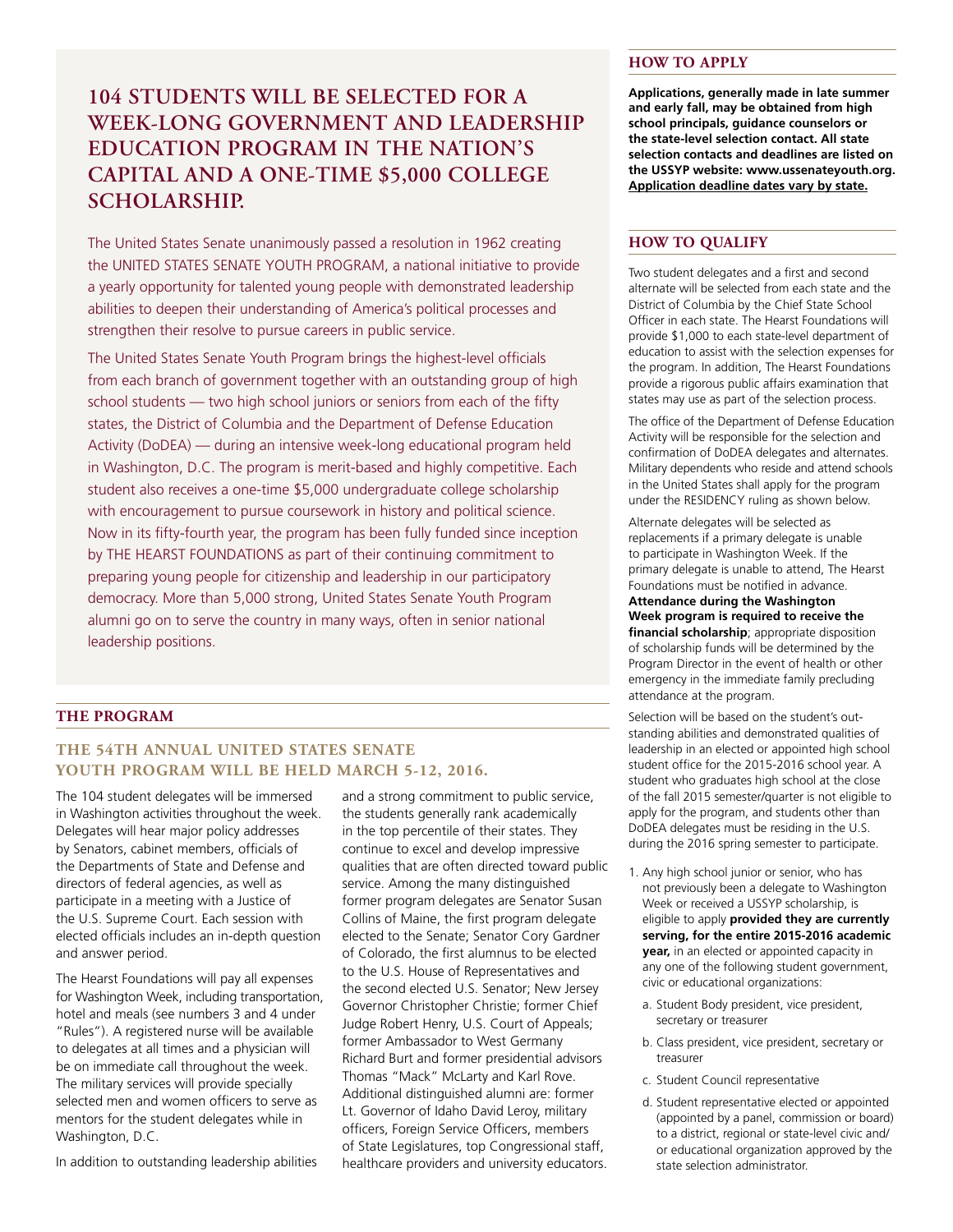2. Each student must be a resident of the United States and currently enrolled in a public or private secondary school located in the state (including for these purposes the District of Columbia) in which at least one of his or her parents or guardians currently resides. A student attending a school which is located in a state other than the state of residence of either one of such student's parents or guardians is not eligible.

Exceptions to the residency requirement will only be made in the following cases:

- a. Students from Department of Defense Education Activity overseas will represent the state(s) of which the parents/guardians are U.S. legal voting residents. Students attending DoD schools in the U.S or students enrolled through U.S. military bases in local schools will represent the state in which their school is located.
- b. Students may reside in a state other than the state in which they attend school if they are enrolled in the only designated public high school available to them in a school district that legally crosses contiguous state borders through legal interstate agreement. Students in these schools shall make application to the program through the state where the high school is located and shall represent that state if selected.

# **RULES**

1. **To participate in the program, students must be able to remain with the group throughout the entire program week. NO TOURS OR TRIPS WILL BE PERMITTED BY INDIVIDUAL DELEGATES WHILE TRAVELING TO OR FROM WASHINGTON, D.C. OR WHILE IN WASHINGTON, D.C. THIS POLICY INCLUDES ANY OTHER OUTSIDE ACTIVITY, CONFERENCE, SCHOLARSHIP COMPETITION OR EVENT OF ANOTHER ORGANIZATION WHICH IS CONDUCTED IN WASHINGTON, D.C. OR THE SURROUNDING AREA DURING THE TIME FRAME OF THE USSYP WASHINGTON WEEK. NO EXCEPTIONS WILL BE MADE OTHER THAN FOR DOCUMENTED HEALTH EMERGENCY IN THE IMMEDIATE FAMILY.**

**All travel is scheduled within these time frames pending weather conditions and flight availability, no other exceptions. The program requires that students completely block both arrival and departure days to receive the travel benefit.**

# **ARRIVAL D.C.:**

**Saturday, March 5th between 7:00 AM and 5:00 PM**

#### **DEPARTURE D.C.:**

**Saturday, March 12th between 5:00 AM and 10:00 AM**

- 2. **No arrangements for individual religious practices or services other than dietary guidelines will be made during Washington Week. This policy will be strictly observed from the time the student delegates arrive at the Washington area airports, train stations and program site until they return to their home sites.**
- 3. The Chief State School Officer from each state, the District of Columbia and Department of Defense Education Activity must submit in writing to The Hearst Foundations by **DECEMBER 1, 2015** the names of their two delegates and alternates. Upon state confirmation of delegates and alternates, the program requires each delegate to submit a statement of participation to be signed by his or her parents or legal guardians. A full informational packet, including a copy of the rules and scholarship regulations and other pertinent information relating to the delegate's stay in Washington, D.C. will then be forwarded to each family.
- 4. The Hearst Foundations will arrange transportation to and from Washington, D.C. It will be the responsibility of the parents and/or legal guardians to transport (at their expense) each delegate to and from the nearest commercial airport or train station to their hometown. The Department of Defense Education Activity will provide round-trip transportation for the DoDEA delegates from their homes to Washington, D.C.
- 5. Each delegate will be the guest of the United States Senate throughout the program. Students are required to conduct themselves in such a manner as to be a credit to both the United States Senate and the United States Senate Youth Program.
- 6. The program does not provide/allow for any individual or group athletic activities outside of the hotel facility.
- 7. Rules related to the United States Senate Youth Program and scholarship awards shall be construed, interpreted and applied by The Hearst Foundations, whose action and determination shall be final and binding.

# **SCHOLARSHIP**

The Hearst Foundations believe it is in the public interest to encourage these outstanding young people to continue their educational development. The \$5,000 undergraduate college scholarship award is subject to the conditions and requirements specified in the adjoining rules.

Additional information concerning the scholarships will be provided to the delegates before their arrival in Washington. D.C. Certificates representing the award will be presented to the delegates during their visit to Washington, D.C. — often personally by their Senators.

#### **SCHOLARSHIP RULES**

- a. **The \$5,000 college scholarship and attendance at the Washington Week program are one, inseparable award.** Delegates must participate in the Washington Week program in order to receive the financial scholarship. If a selected student is unable to participate in the Washington Week program due to health or other emergency circumstances, merits of his or her reasons will be considered by the Program Director relative to scholarship awards.
- b. Students are required to enroll at an accredited United States college or university within two years after high school graduation. Scholarship funds may also be designated through an accredited United States college or university account for attendance at another accredited campus, institution or center. The student is encouraged to include history, political science or related subjects in his or her undergraduate program.
- c. Eligible students must complete the United States Senate Youth Program Application for Grant of Scholarship form, have it signed by the dean of admissions or registrar, affixed with the college or university's official seal, and provide the original forms to The Hearst Foundations.
- d. The \$5,000 scholarship is designated for the specified student's education expense and must be used within four years after enrollment. IRS rules do not permit The Hearst Foundations to legally give funds directly to a student. Scholarship funds are designated for tuition, enrollment fees or room and board — subject to approval by the college or university. Funds not utilized by the designated student after graduating from the college or university will revert to the attended college or university's general scholarship fund to be utilized at the discretion of the institution.
- e. The student must notify USSYP immediately if he or she does not intend to utilize the undergraduate scholarship funds within the four-year period. If college or university enrollment is delayed or enrollment is interrupted because of personal illness, family emergency or another approved reason, the student may seek an extension of the scholarship fund availability subject to the USSYP Program Director's specific review and approval. USSYP must be notified by October 15 each year to determine whether the scholarship will be utilized or held; failure to do so will terminate the student's access to the funding.
- f. Students attending military academies (U.S. Army, U.S. Navy, U.S. Air Force and U.S. Coast Guard) may draw the USSYP scholarship to purchase required military uniforms, books, computer equipment and other educational materials.
- g. A student will automatically forfeit eligibility for a scholarship award by failure to fulfill the above rules, or in the event of misconduct as a delegate to the United States Senate Youth Program.